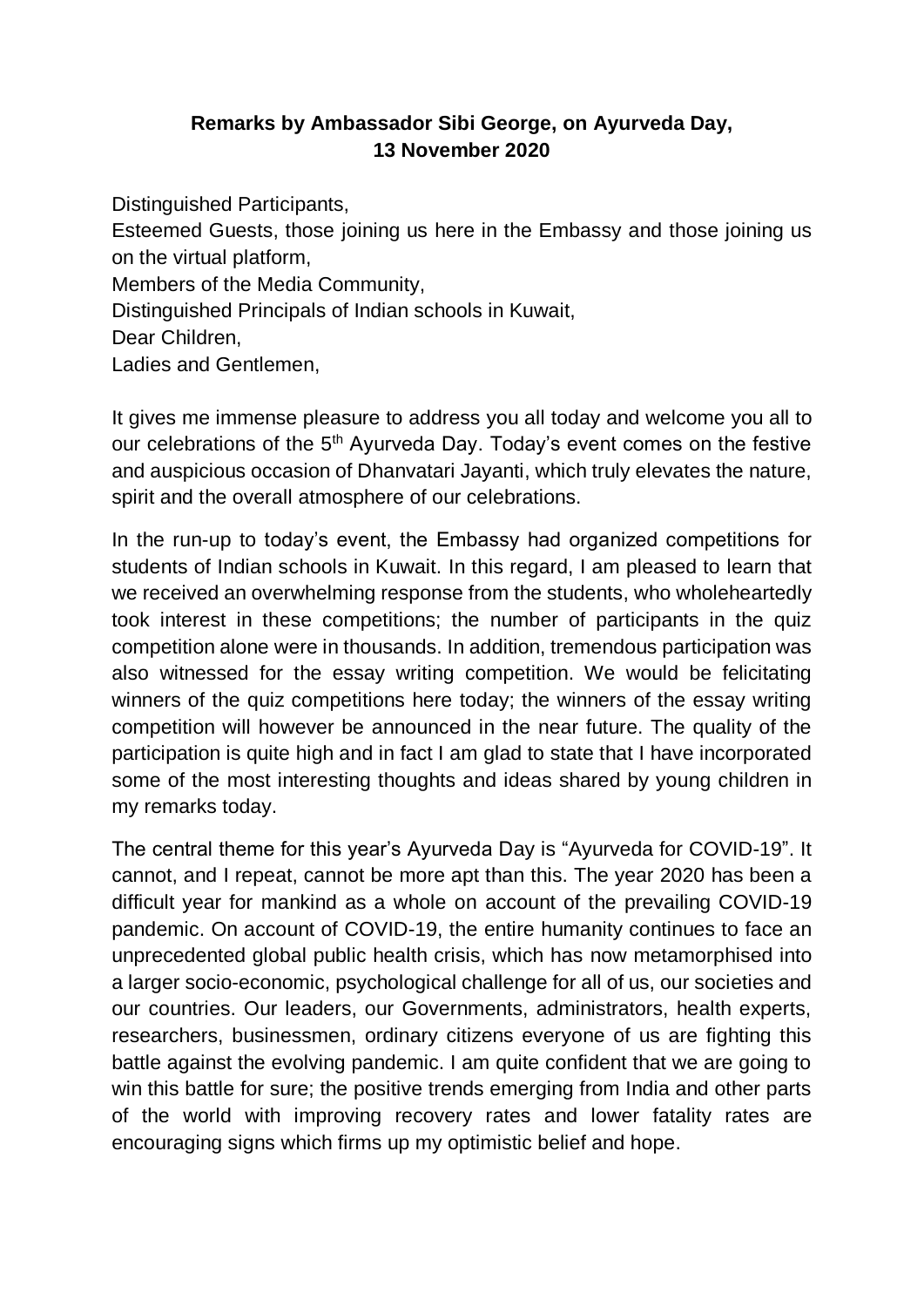We are also making good progress on development of vaccine for COVID-19. However, until the time we find a definitive cure for this infection, we need to remain vigilant in our fight; take all the necessary precautions and follow all the covid-19 related guidelines. In this context I recall the Jan Abhiyaan against COVID launched recently by the Hon'ble Prime Minister.

And whilst we follow the precautions, the relevance and importance of Ayurveda, which is one of the most ancient and well documented system of medicine that is equally relevant in modern times, comes to the fore. Ayurveda provides you with a ready well trusted doctrine of preventive healthcare and lifestyle. Ayurveda addresses all aspects of life — the body, mind, and spirit. Its holistic approach whether for healthy individuals or for those who need medical attention remains unparalleled. Prevention of disease and promotion of health is the main aim of Ayurveda.

During the current times, when secondary psychological challenges are also beginning to take its toll on individuals, especially the most vulnerable ones in the society, Ayurveda can play a vital role as it positively influences mental health, while at the same time improving the immunity function of the human body. Ayurvedic belief rests on the basic premise that health and wellness depend on a delicate balance between the mind, body, and spirit.

It is pertinent to mention that Ayurvedic interventions can be quickly implemented on large scale with inherent advantages of simplicity and affordability. The Ministry of Ayush, a nodal Ministry of Complementary and Alternative Medicine, Government of India, has released a set of guidelines for boosting immunity and measures for self-care by using Ayurvedic principles. These guidelines have also been disseminated by the Embassy through its social media handles. I encourage you all to utilize these concise guidelines.

While we talk about Ayurveda and its various benefits, it is my honour to share with all of you that earlier in the day, today, Hon'ble Prime Minister of India Shri Narendra Modi dedicated two future-ready Ayurveda institutions to the nation on the **5 th Ayurveda Day** today via video conferencing**.** These are the Institute of Teaching & Research in Ayurveda (ITRA), Jamnagar and the National Institute of Ayurveda (NIA), Jaipur. In his address today PM said, "Ayurveda is the heritage of India, in whose expansion the well-being of the whole humanity is covered. Which Indian will not be happy to know that our traditional knowledge is now enriching other countries as well?" He said, and I quote: "The demand for immunity boosters from India such as turmeric and Ayurvedic products has grown globally. Despite our nation being very populous, the Covid-19 situation is under control because every household is consuming immunity